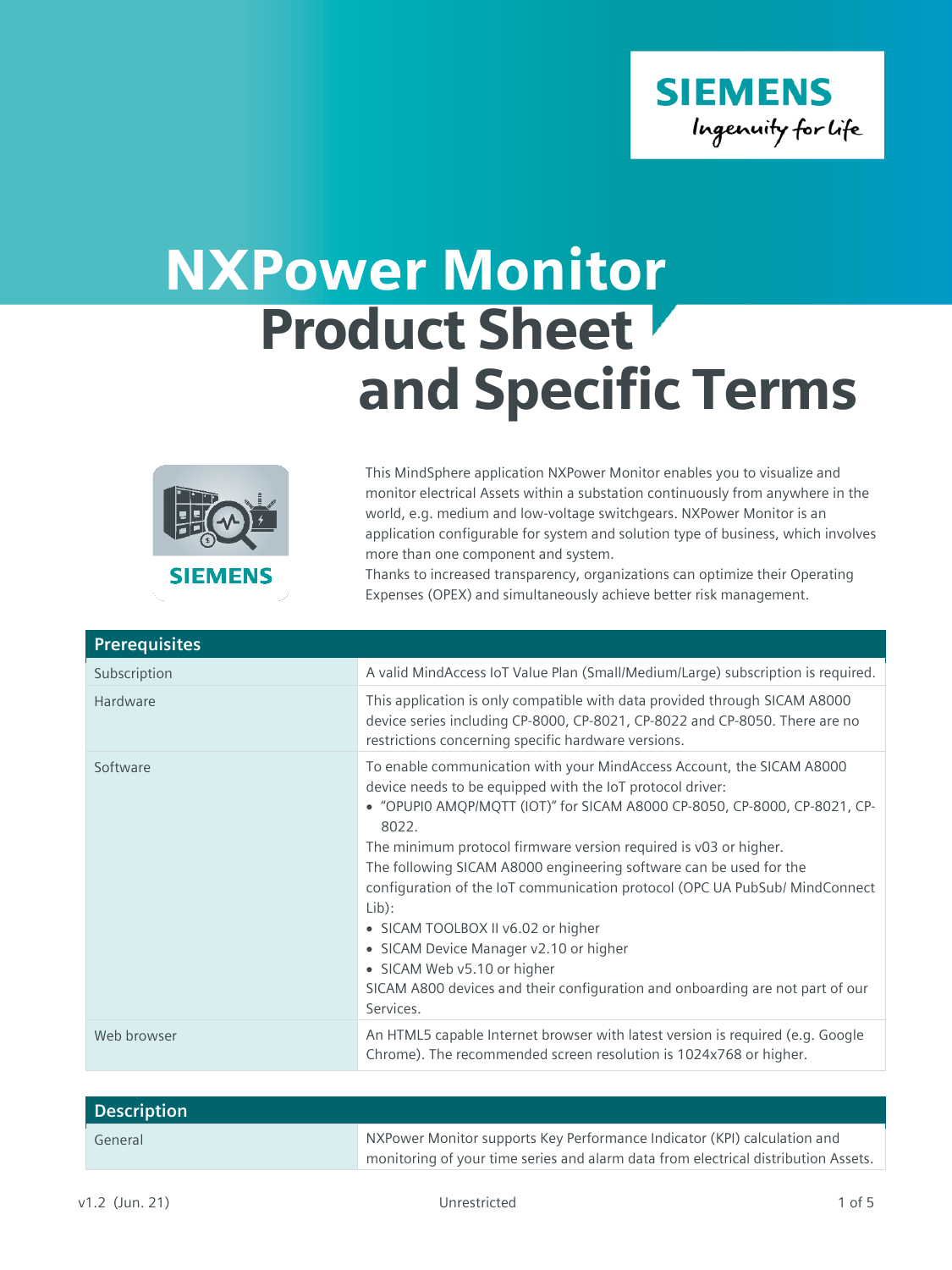|                             | Different views provide you with an overview of your substation Assets on<br>different hierarchy levels.<br>In addition to Asset Transparency included in the base subscription, three<br>additional options (Maintenance View, Energy Monitoring, Condition<br>Monitoring) are available.                                                                                                                                                                                                                                                                                                                                                                                                                                                                                                                                                                                                                                                                                                        |
|-----------------------------|---------------------------------------------------------------------------------------------------------------------------------------------------------------------------------------------------------------------------------------------------------------------------------------------------------------------------------------------------------------------------------------------------------------------------------------------------------------------------------------------------------------------------------------------------------------------------------------------------------------------------------------------------------------------------------------------------------------------------------------------------------------------------------------------------------------------------------------------------------------------------------------------------------------------------------------------------------------------------------------------------|
| <b>Asset Transparency</b>   | Asset Transparency consists of the geographic, management and operational<br>view. This enables you to visualize and monitor electrical Assets within a<br>substation continuously from anywhere in the world. Get an overview<br>representation of all connected substations in a map view and select a<br>substation to get a summary including high-level KPIs about connected Assets.<br>You can deep dive into an Asset and all relevant data about different feeders and<br>operational data of switchgear will be shown (operational view). You can<br>monitor Asset performance through KPIs. The available data can be visualized in<br>different charts with configurable time frame.<br>In addition, Asset Transparency also provides a central repository system for<br>documentation related to the connected Assets and substations, e.g. single line<br>diagram, bill of material, dimensional drawings, maintenance reports,<br>operational reports etc. as well as user manuals. |
| <b>Maintenance View</b>     | Maintenance View provides deeper information about the alarms triggered from<br>connected Assets, e.g. from protection relays, in addition with statistical analysis<br>and trends of the alarms.<br>You can register an email address for receiving email notifications in case of an<br>alarm. This email includes:<br>• The name and location of substation and/ or switchgear<br>• The name of the alarm                                                                                                                                                                                                                                                                                                                                                                                                                                                                                                                                                                                      |
| <b>Energy Monitoring</b>    | Energy Monitoring allows you to make comparisons between connected<br>substations and Assets to find correlation and root causes in energy<br>consumption data.                                                                                                                                                                                                                                                                                                                                                                                                                                                                                                                                                                                                                                                                                                                                                                                                                                   |
| <b>Condition Monitoring</b> | You get detailed information along with indications about the health status of<br>the Asset based on condition monitoring such as temperature monitoring. The<br>information provided on the health status of the Assets is merely indicative and<br>not binding to you. However, this can be used as guidance in assessing the risk<br>associated with Assets. This might help customers in scheduling the<br>maintenance as well as taking decisions regarding replacing the<br>parts/components/Assets itself.                                                                                                                                                                                                                                                                                                                                                                                                                                                                                 |
| Application permissions     | NXPower Monitor is operated in data centers in the Area European Union and<br>processes the following data:<br>• Time series data which includes the Variables received from an Asset,<br>• Event data received from an Asset,<br>• Asset configuration data which describes the Asset (e.g. Name, location,<br>energy budget),<br>• User data (Username, email address, user rights granted, user role and<br>language).<br>The application performs the following activities which modify or amend Your<br>Content in your MindAccess Account on your behalf:<br>Read and write access on your time series and event data:<br>• This application reads uploaded data from your data repository to evaluate<br>and process certain information presented in different views,<br>• This application requires read and write access on Asset configuration data,<br>• This application uses your data to calculate KPIs, which are written back to<br>your data repository.                        |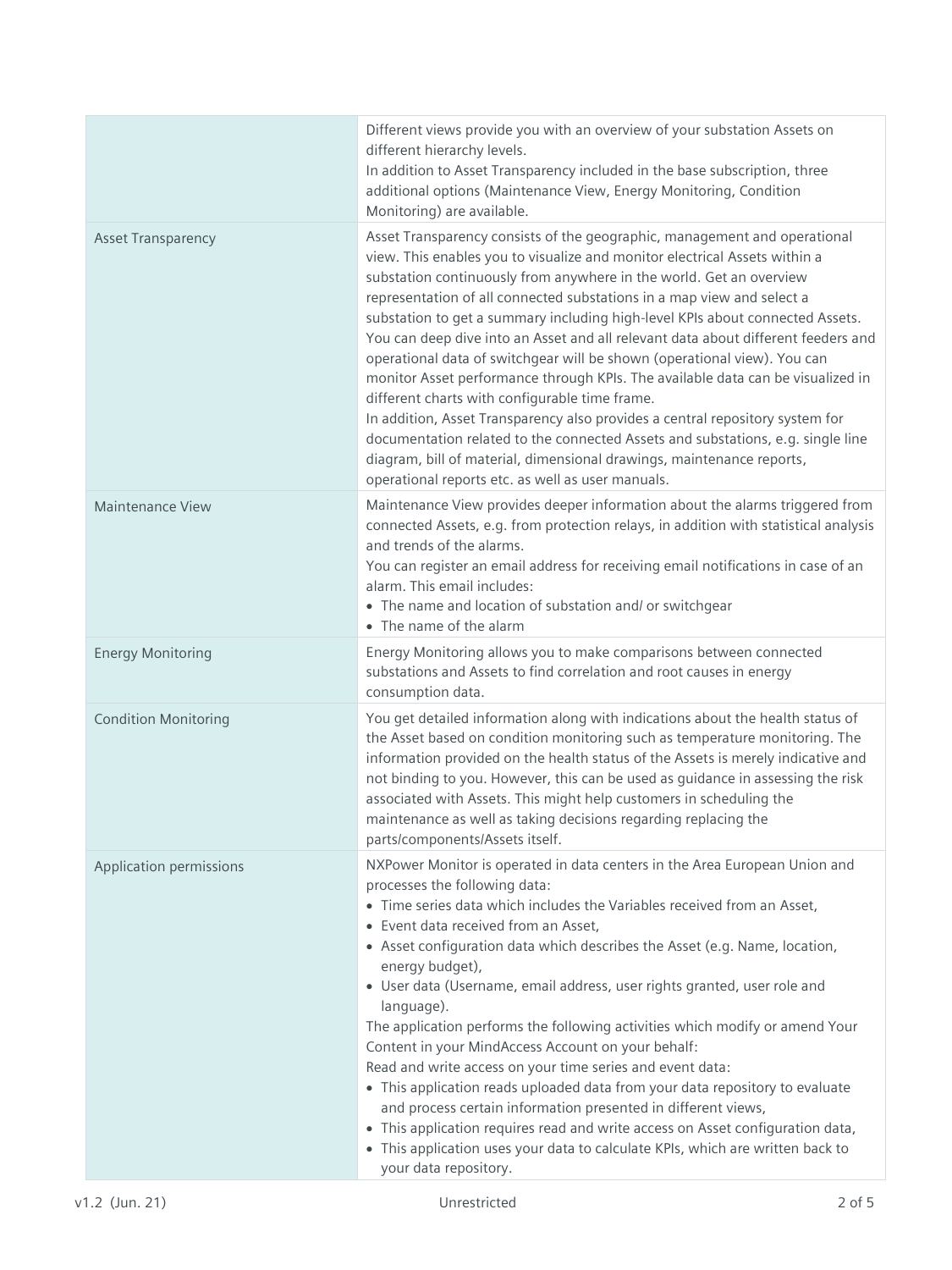| <b>Pricing Model</b>                                                                                         |                                                                                                                                                                                                                                                                                                                                         |                                             |                                                                                                                                                                                                                                                                                                                                                                                                                                                                                                                                                                                                                                                                                                                                                                                                                     |                                       |
|--------------------------------------------------------------------------------------------------------------|-----------------------------------------------------------------------------------------------------------------------------------------------------------------------------------------------------------------------------------------------------------------------------------------------------------------------------------------|---------------------------------------------|---------------------------------------------------------------------------------------------------------------------------------------------------------------------------------------------------------------------------------------------------------------------------------------------------------------------------------------------------------------------------------------------------------------------------------------------------------------------------------------------------------------------------------------------------------------------------------------------------------------------------------------------------------------------------------------------------------------------------------------------------------------------------------------------------------------------|---------------------------------------|
| Fee for                                                                                                      | <b>Base subscription</b><br>(incl. Asset<br><b>Transparency)</b>                                                                                                                                                                                                                                                                        | <b>Maintenance</b><br><b>View</b>           | <b>Energy</b><br><b>Monitoring</b>                                                                                                                                                                                                                                                                                                                                                                                                                                                                                                                                                                                                                                                                                                                                                                                  | <b>Condition</b><br><b>Monitoring</b> |
| Price                                                                                                        | 300€ <sup>1</sup> /month                                                                                                                                                                                                                                                                                                                | 100€ <sup>1</sup> /month                    | 75€ <sup>1</sup> /month                                                                                                                                                                                                                                                                                                                                                                                                                                                                                                                                                                                                                                                                                                                                                                                             | 200€ <sup>1</sup> /month              |
| <b>Billing cycle</b>                                                                                         | Yearly in advance                                                                                                                                                                                                                                                                                                                       |                                             | Monthly in arrears                                                                                                                                                                                                                                                                                                                                                                                                                                                                                                                                                                                                                                                                                                                                                                                                  |                                       |
| charged.                                                                                                     | <sup>1)</sup> If a price is displayed in a different currency on the product detail page of NXPower Monitor on http://www.mindsphere.io/store in your country of residence<br>at the date of buying the base subscription or activating a Maintenance View, Condition Monitoring and/or Energy Monitoring, such displayed price will be |                                             |                                                                                                                                                                                                                                                                                                                                                                                                                                                                                                                                                                                                                                                                                                                                                                                                                     |                                       |
| Base subscription fee                                                                                        | The base subscription allows access to the application and usage of Asset<br>Transparency.                                                                                                                                                                                                                                              |                                             |                                                                                                                                                                                                                                                                                                                                                                                                                                                                                                                                                                                                                                                                                                                                                                                                                     |                                       |
| Used-based fees for Maintenance View,<br><b>Energy Monitoring and Condition</b><br>Monitoring                | Additional fees will be applied on a monthly basis for activated Maintenance<br>View, Energy Monitoring and/or Condition Monitoring. These options can only<br>be activated within the NXPower Monitor application.                                                                                                                     |                                             |                                                                                                                                                                                                                                                                                                                                                                                                                                                                                                                                                                                                                                                                                                                                                                                                                     |                                       |
| Payment terms                                                                                                | days in the month.                                                                                                                                                                                                                                                                                                                      |                                             | The subscription fee for the base subscription is charged yearly in advance.<br>The usage-based fees for Maintenance View, Energy Monitoring and Condition<br>Monitoring are charged monthly in arrears based on the remaining number of<br>Example: Maintenance View is activated on the 20th July. For the month July 12<br>days/31 days = 12/31 of the fee for Maintenance View is charged.                                                                                                                                                                                                                                                                                                                                                                                                                      |                                       |
| Subscription Term for the base<br>subscription, termination                                                  | The initial Subscription Term for the base subscription is 12 months. Following<br>not to renew.                                                                                                                                                                                                                                        |                                             | expiration of the preceding Subscription Term, the subscription automatically<br>renews with a Subscription Term of 12 months at the then-current terms made<br>available under www.mindsphere.io/terms, unless either Party notifies the other<br>Party at least 60 days prior to the then-current expiration date that it has elected                                                                                                                                                                                                                                                                                                                                                                                                                                                                             |                                       |
| <b>Subscription Term for Maintenance</b><br>View, Condition Monitoring and Energy<br>Monitoring, termination | end of the month.                                                                                                                                                                                                                                                                                                                       | renews with a Subscription Term of 1 month. | The Subscription Term for Maintenance View, Condition Monitoring and/or<br>Energy Monitoring is 1 month (rest of the month for first activation). Following<br>expiration of the preceding Subscription Term, the subscription automatically<br>You may terminate the subscription for Maintenance View, Condition<br>Monitoring and/or Energy Monitoring at any time by deactivating the option(s)<br>in the application. In this case, the Subscription Term for Maintenance View,<br>Condition Monitoring and/or Energy Monitoring will not automatically be<br>extended after it has expired, and the termination will become effective at the<br>Administrator of the NXPower Monitor application can activate or deactivate the<br>Maintenance View, Condition Monitoring and/or Energy Monitoring option(s). |                                       |
| Adaptation of fees                                                                                           | of the effective date of the Fee Change.                                                                                                                                                                                                                                                                                                |                                             | During the Subscription Term, we may change or add new fees (collectively<br>referred to as "Fee Change") due to and to the extent required to reflect: (i)<br>changes in the quality or functionalities of the Service; (ii) material changes in<br>market conditions; (iii) general increases in wages or other employment costs;<br>and/ or (iv) changes on procurement costs due to price changes made by our<br>supplier, in each case to the extent that the changes affect our provision of the<br>agreed Service. We will notify you of any Fee Change at least 60 days in advance<br>The fees during any renewed Subscription Term will be the same as during the<br>immediately prior Subscription Term, unless we notify you of a Fee Change at                                                          |                                       |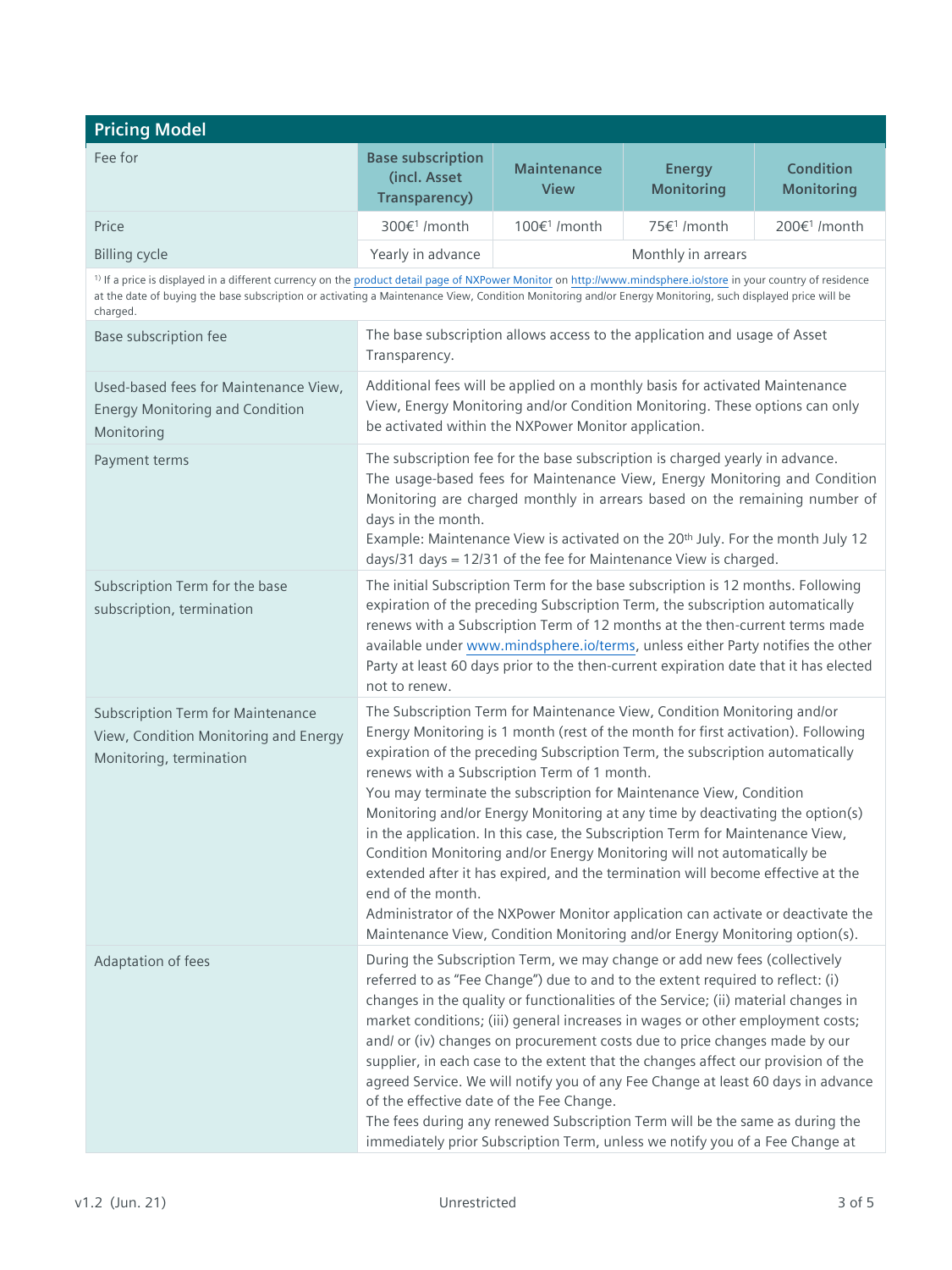| case the communicated Fee Change will be effective upon subscription renewal. |
|-------------------------------------------------------------------------------|
|-------------------------------------------------------------------------------|

| <b>Specific Terms</b>                        |                                                                                                                                                                                                                                                                                                                                                                                                                                                                                                                                                                                                                       |
|----------------------------------------------|-----------------------------------------------------------------------------------------------------------------------------------------------------------------------------------------------------------------------------------------------------------------------------------------------------------------------------------------------------------------------------------------------------------------------------------------------------------------------------------------------------------------------------------------------------------------------------------------------------------------------|
| Service Level Agreement                      | The Monthly Uptime Percentage for this application is at least 90%. Monthly<br>Uptime Percentage is defined in the MindSphere Supplemental Terms available<br>on https://siemens.mindsphere.io/en/terms.                                                                                                                                                                                                                                                                                                                                                                                                              |
| Data use rights                              | "Collected Data" means any information and data processed and monitored by<br>NXPower Monitor in order to fulfil its functionality. You acknowledge that<br>Collected Data may include copies made by the application from certain part of<br>Your Content for use in accordance with this Product Sheet and Specific Terms.<br>During and after the Subscription Term, Siemens and its business partners may<br>use Collected Data for Siemens' internal purposes (e.g. development and<br>improvement of products and services). Use of Collected Data in accordance<br>with this Section will be at Siemens' risk. |
| <b>Third Party Terms</b>                     | The application contains Third Party services, including open source software,<br>commercial software, or software-related managed services, which are subject<br>to additional or different terms, license rights, or require certain notices by their<br>licensors, which we are obliged to pass on to you as your licensor and to which<br>you agree to abide ("Third Party Terms"). The Third Party Terms for NXPower<br>Monitor are made available via the following web link:<br>https://sie.ag/MindSphere-ThirdParty_NXPowerMonitor.                                                                           |
| Changes to Product Sheet & Specific<br>Terms | We may update this document from time to time during a Subscription Term in<br>order to reflect any changes agreed with or imposed by our subcontractors<br>(including changes in open source license terms) or we introduce new features,<br>supplements, enhancements or capabilities (e.g. that were not previously<br>included with the subscription but added for no additional fee). These changes<br>shall become binding upon release of a new version of this document on<br>www.mindsphere.io/terms.                                                                                                        |
| <b>Notification Services</b>                 | This application leverages MindSphere's Notification Service for the sending<br>emails. The terms and conditions set out in the Supplemental Terms for<br>Notification Services available on www.mindsphere.io/terms also apply to your<br>use of email notifications.                                                                                                                                                                                                                                                                                                                                                |
| Support                                      | Support may be contacted via the following email address:<br>nxpowersupport@siemens.com.<br>Support is available in English.                                                                                                                                                                                                                                                                                                                                                                                                                                                                                          |

| <b>Export Control Regulations</b> |       |
|-----------------------------------|-------|
| AL                                | N     |
| <b>ECCN</b>                       | EAR99 |